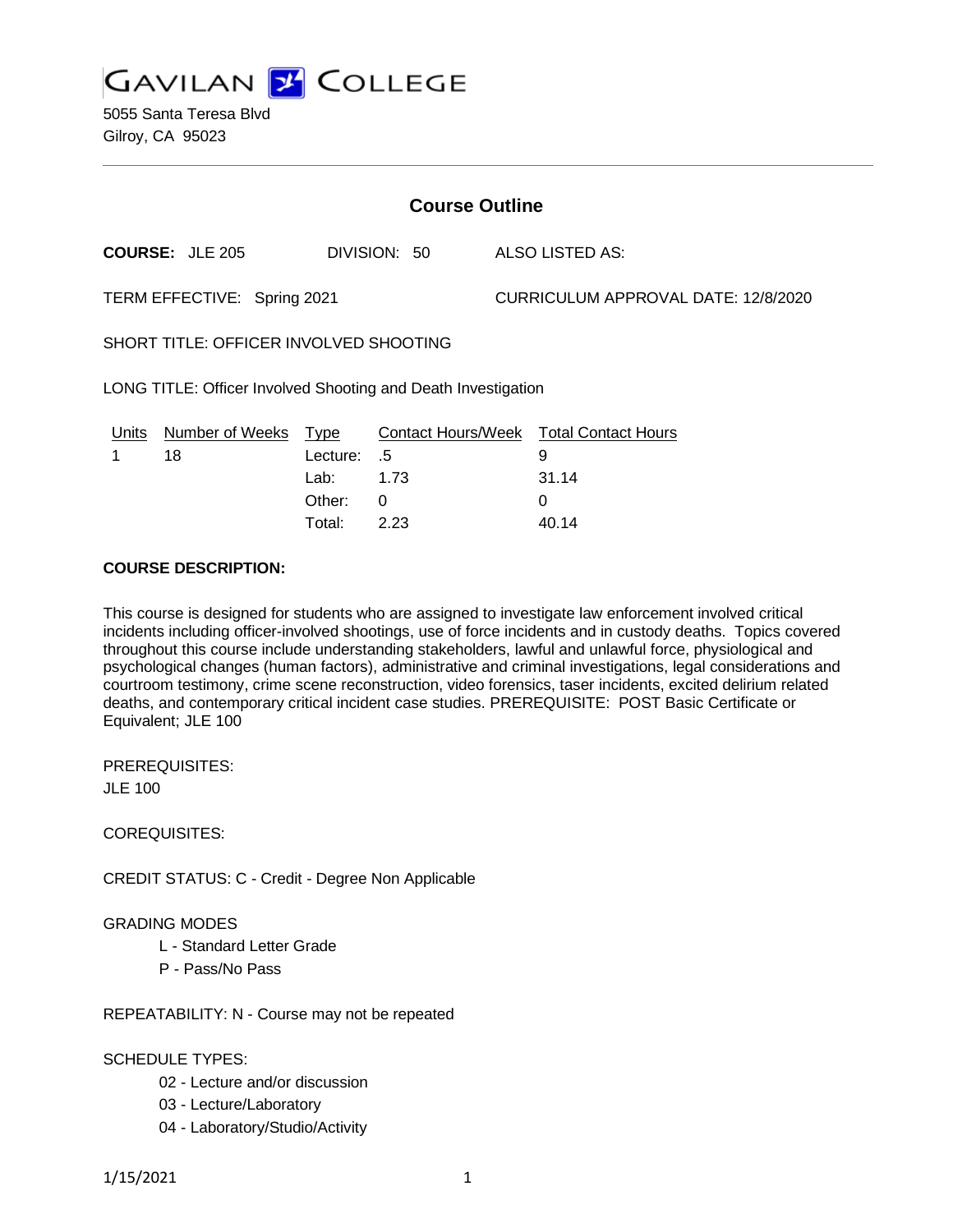## **STUDENT LEARNING OUTCOMES:**

By the end of this course, a student should:

1. Demonstrate effective crime scene management by collecting and documenting the involved officer's statement, physical evidence through photographs, scene sketches, written notes, and other weaponspecific information such as make, model, contents, and magazine count, while utilizing Peer Officers and performing a scene walk-through according to agency guidelines during class exercise.

2. Demonstrate techniques for effectively interviewing witnesses, suspects and officers involved in a shooting both at the crime scene and at the station.

### **CONTENT, STUDENT PERFORMANCE OBJECTIVES, OUT-OF-CLASS ASSIGNMENTS**

Curriculum Approval Date: 12/8/2020

### LECTURE CONTENT:

Content:

- I. Understanding Stakeholders (1 hour)
- A. People with a stake in the investigations
- 1. Involved agency
- 2. Government Officials of the policing agency
- 3. Media
- 4. Police oversight groups
- 5. Public
- 6. Officer's family
- 7. Other involved party (suspect)
- 8. Other involved party's family
- 9. Influences on stakeholders
- 10. Political Issues
- 11. Criminal
- 12. Liability
- B. Effect on investigation
- 1. Strategies for management
- 2. Strategies for media
- 3. Strategies for District Attorney
- 4. Strategies for agency officers
- 5. Strategies for outside (victim officer) agency personnel
- 6. Strategies for crime scene response
- V. Lawful Force (3.5 hours)
- A. Investigator Background
- 1. Appropriate force
- 2. Objective investigations
- B. Force Law Terminology
- 1. Threshold Event
- 2. Precipitous
- 3. Perception
- C. Seizure of Persons
- 1. Consensual Contacts
- 2. Detentions
- 3. Arrests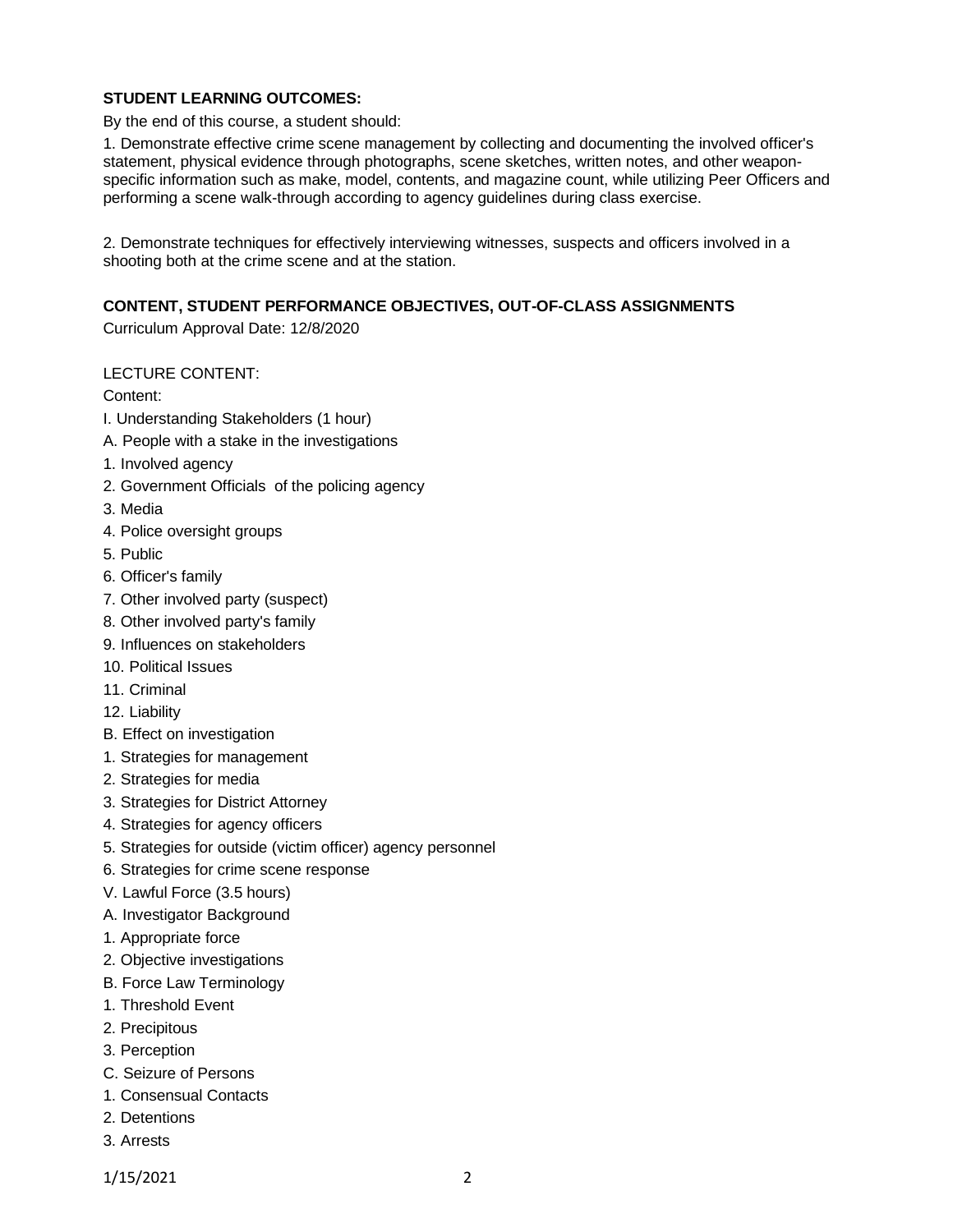- D. Use of Force
- 1. Use of Verbal Commands
- 2. Use of Physical Force
- 3. Use of Deadly Force
- 4. Basis of Deadly Force
- E. Legal Standards
- 1. Constitution
- 2. Federal Law
- 3. State Law
- F. Legal Standards
- 1. Graham v. Connor, 490 US 386 (1989)
- 2. Tennessee vs Garner (Deadly force)
- 3. Forrett v. Richardson (9th Circuit 1997)
- 4. Scott v Harris 550 US 2007
- 5. Forrester v San Diego (9th Cir. 1994)
- 6. Bryan vs McPherson (F3d, 2009 WL 5064477 (CA9) Dec 28,2009)
- 7. Reynolds v County of San Diego (9th Cir 1996)
- 8. Long Beach POA v City of Long Beach (CA Appeals, 2nd Dis 1976)
- 9. Peterson v Long Beach (CA Sup 1979)
- G. Additional References Supporting State Case Law Decisions
- 1. Scott v Henrich (9th Cir 1994)
- 2. Reed v Hoy (9th Cir 1989)
- 3. Other Case Law
- H. Involved Officer Tactics
- 1. Officer's State of Mind
- 2. Investigation regarding tactics (questions)
- VII. Physiological and Psychological changes (2.5 hours)
- A. Background
- 1. Officers involved in shootings
- 2. Physiological distortions affect all parties
- B. Training
- 1. Physical fitness
- 2. Inoculation to stress- force on force training
- 3. Amount of training
- C. Effects of high stress survival events on the human body
- 1. Increased Heart Rate
- 2. Auditory Exclusion
- 3. Visual Problems
- 4. Increased reaction time
- 5. Deterioration of motor skills
- 6. Vasoconstrictions
- 7. Endurance limitations
- 8. Additional Effects
- D. Psychological effects
- 1. After Shooting
- 2. Post-shooting study
- 3. Investigator issues
- XI. Guest Speaker (1 hour)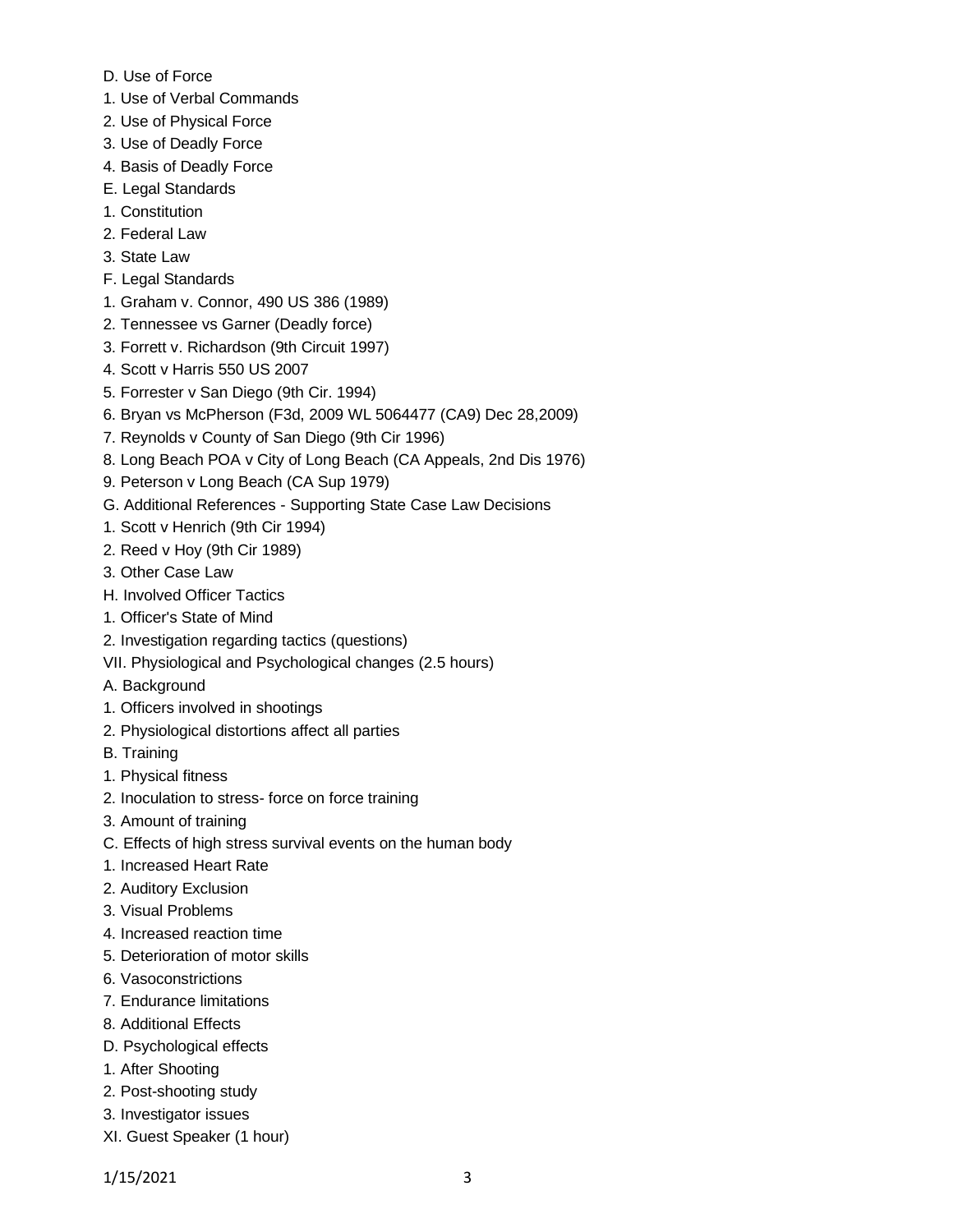- A. Investigative errors exploited in court
- B. Investigative prowess thwarting an otherwise winnable case
- C. General advice
- D. Other legal issue
- 1. Filing
- 2. Evidence
- 3. Statements
- 4. Reporting
- E. Case Examples
- XII. Creating Factual Presentations (1 hour)
- A. Purpose
- 1. Preliminary management review
- 2. Use of force review board
- 3. Miscellaneous
- B. PowerPoint Presentations
- 1. Getting Started
- 2. Creating a presentation
- 3. Formatting Text on Slide
- 4. Adding Graphical Objects to a presentation
- 5. Modifying objects
- 6. Adding Tables to a presentation
- 7. Inserting Charts in a presentation
- 8. Inserting media files in a presentation
- 9. Preparing to deliver a presentation

### LAB CONTENT:

Because of the integrated nature of the lab/lecture method of instruction, the content for both lecture and lab are infused in all subjects.

- II. Simunitions Scenario (2 hours)
- A. Staff Responsibilities
- 1. Stage and maintain equipment
- 2. Role-play activity
- 3. Dispatcher role-play
- 4. Safety Monitor (Simunitions Safety Officer)
- 5. Detailed Safety Briefing
- 6. Role-play as suspect
- 7. Pre-brief Scenario
- B. Set-up
- 1. Scene set up
- 2. Murder Scene
- 3. Investigation Team
- 4. First responders
- 5. Witnesses
- C. Script
- 1. Pre-Shooting
- 2. Shooting
- 3. Post-Shooting
- III. Crime Scene Management (4 hours)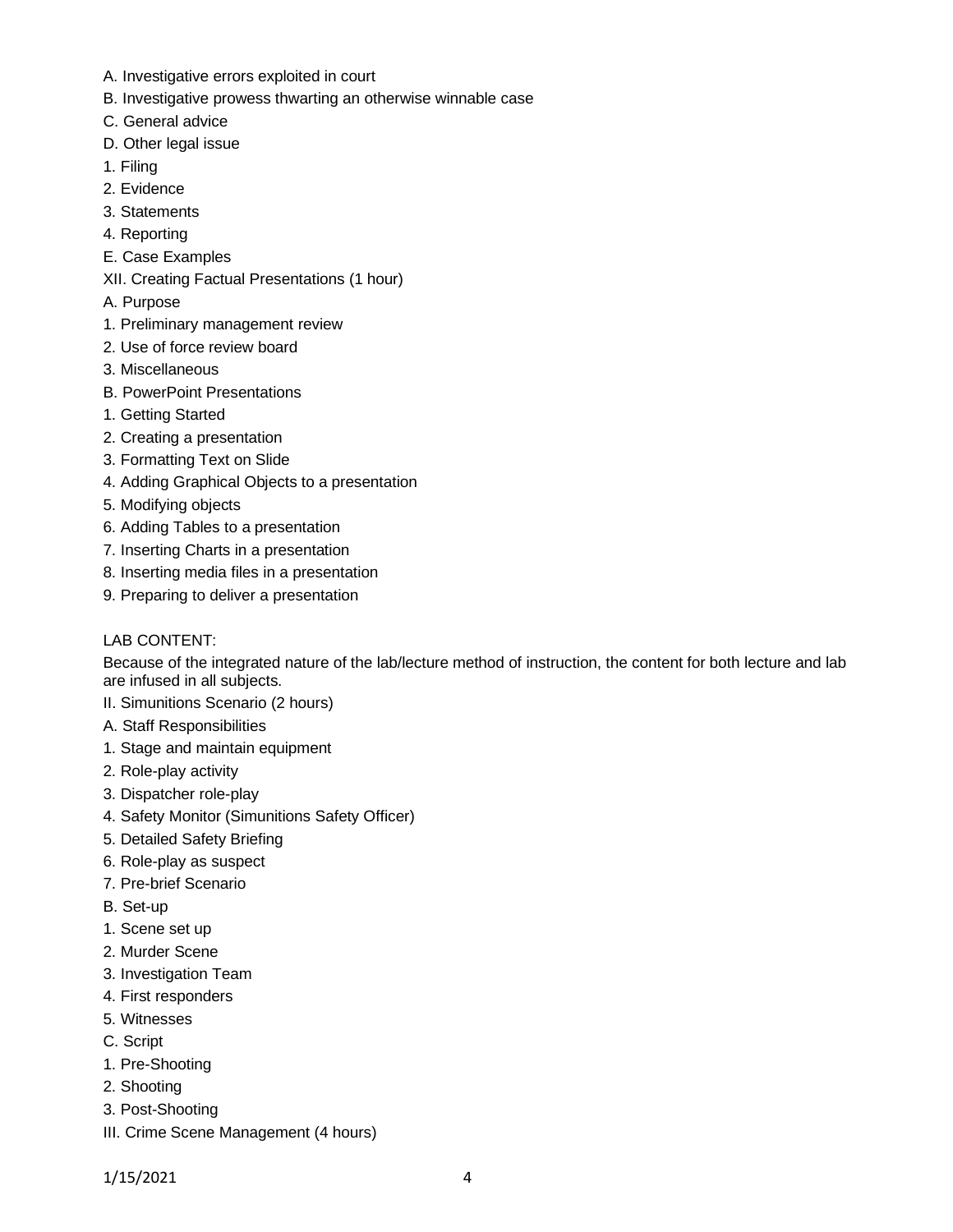- A. Public Safety Statements
- 1. Right against self-incrimination
- 2. Shooting officer statement requirements
- 3. Ward v City of Portland, 857 F 2d 1373 (9th Cir 1988)
- B. Peer Officers
- 1. Selection
- 2. Remain with shooting officer
- 3. Chain of custody of human evidence
- C. Scene walk-through
- 1. Personnel on walk through
- 2. Guidelines
- D. Involved officer statements
- 1. Purpose
- 2. Voluntary
- 3. Voluntary but inadequate
- 4. Refused/invokes
- E. Statement types
- 1. Written
- 2. Audio recorded
- 3. Audio and video recorded
- F. Interview Styles
- 1. Narrative
- 2. Questionnaire
- 3. Confrontational
- 4. Cognitive
- G. Interview Timing
- 1. Immediate
- 2. Sleep cycle research
- 3. Policy
- 4. Flexibility based upon circumstances
- 5. Chicago Police Union
- H. Video Viewing
- 1. To allow or not to allow
- 2. Don't show
- IV. Physical Evidence (4.5 hours)
- A. Basic Sketch
- 1. Label evidence
- 2. Label impacts/defects
- 3. Measurements
- B. Suspect firearm documentation
- 1. Documentation
- 2. Semi-automatic documentation
- 3. Revolver documentation
- 4. Render Safe
- C. Trajectory Analysis (Bullet Path Determination)
- 1. Definition
- 2. Limitations
- 3. Tools & Methods

1/15/2021 5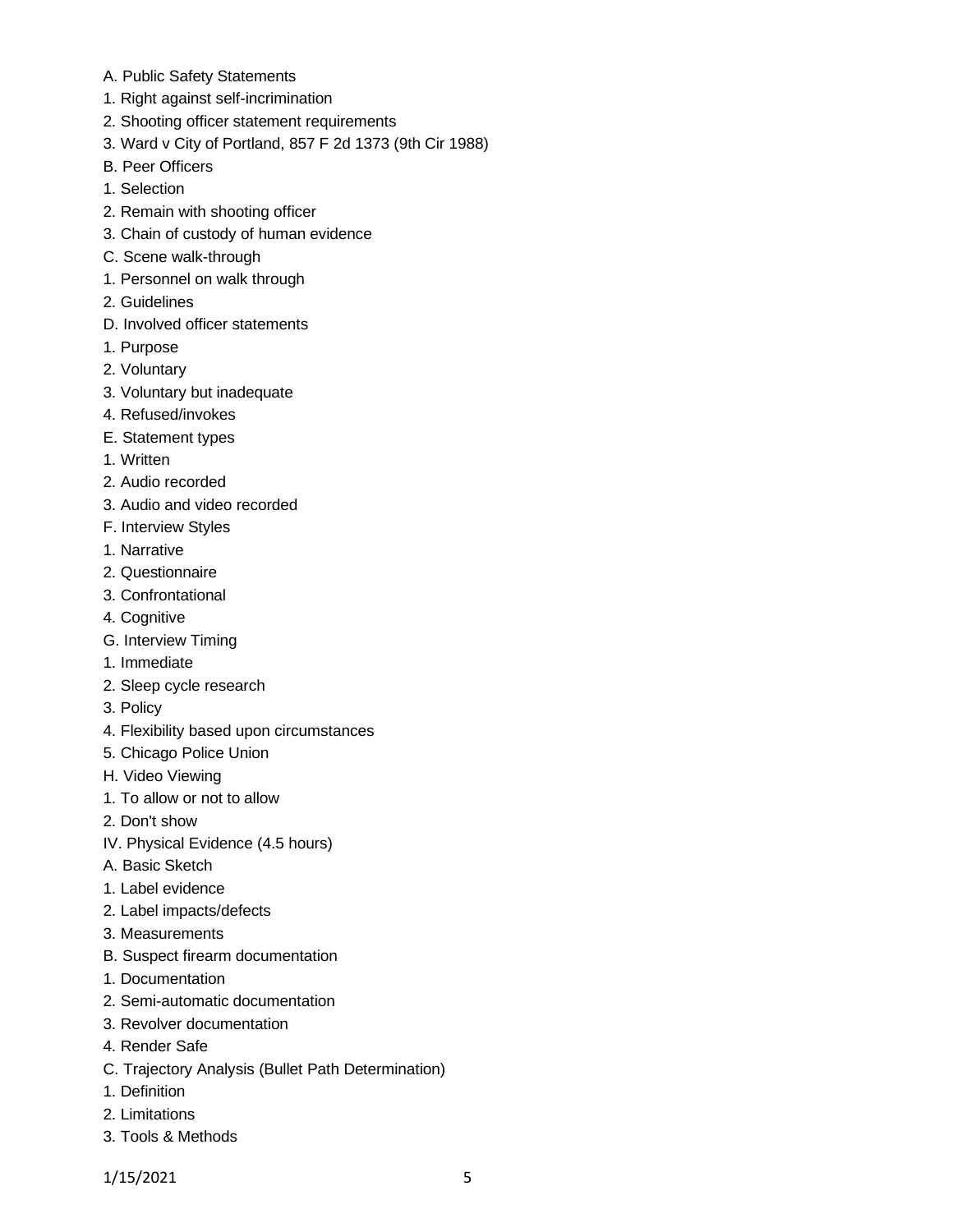- 4. Bullet Impacts/Holes
- D. Chemical Testing
- 1. Dithiooxamide
- 2. Sodium Rhodizonate
- E. Distance Determination
- 1. Gunshot Residue
- 2. Shot Pattern
- 3. Tasers
- F. Ejection Pattern Analysis
- 1. Definition & Methods
- 2. Limitations
- G. Bloodstain Pattern Analysis
- 1. Blood spatter patterns
- 2. Experienced bloodstain examiner
- 3. Void Pattern Analysis
- H. Locard's Exchange Principle
- 1. Definition
- 2. Application to OIS investigation
- I. Discovery
- 1. Original notes
- 2. Final report
- 3. DA/ defense counsel will often want original notes and final report
- VI. Digital Forensics (4 hours)
- A. Sources
- 1. Civilians video recordings
- 2. Police
- 3. Private companies
- B. Getting access
- 1. Legality
- C. Logistics and procedures
- 1. Agency digital forensic personnel and contact information
- 2. Standard operating procedure
- 3. Priority-initial collection of evidence
- 4. Aggressive follow up of potential perishable sources
- 5. Grab whole unit
- 6. Keep owner from keeping video file
- 7. If owner is left with a copy of the video file
- 8. Retain video forensics resource
- 9. Investigator awareness
- D. Limitations
- 1. Quality
- 2. Frame Speed
- 3. Perspective
- 4. Case study
- E. Modifications
- 1. Alterations
- 2. Intentional/ Unintentional
- 3. Re-Enactment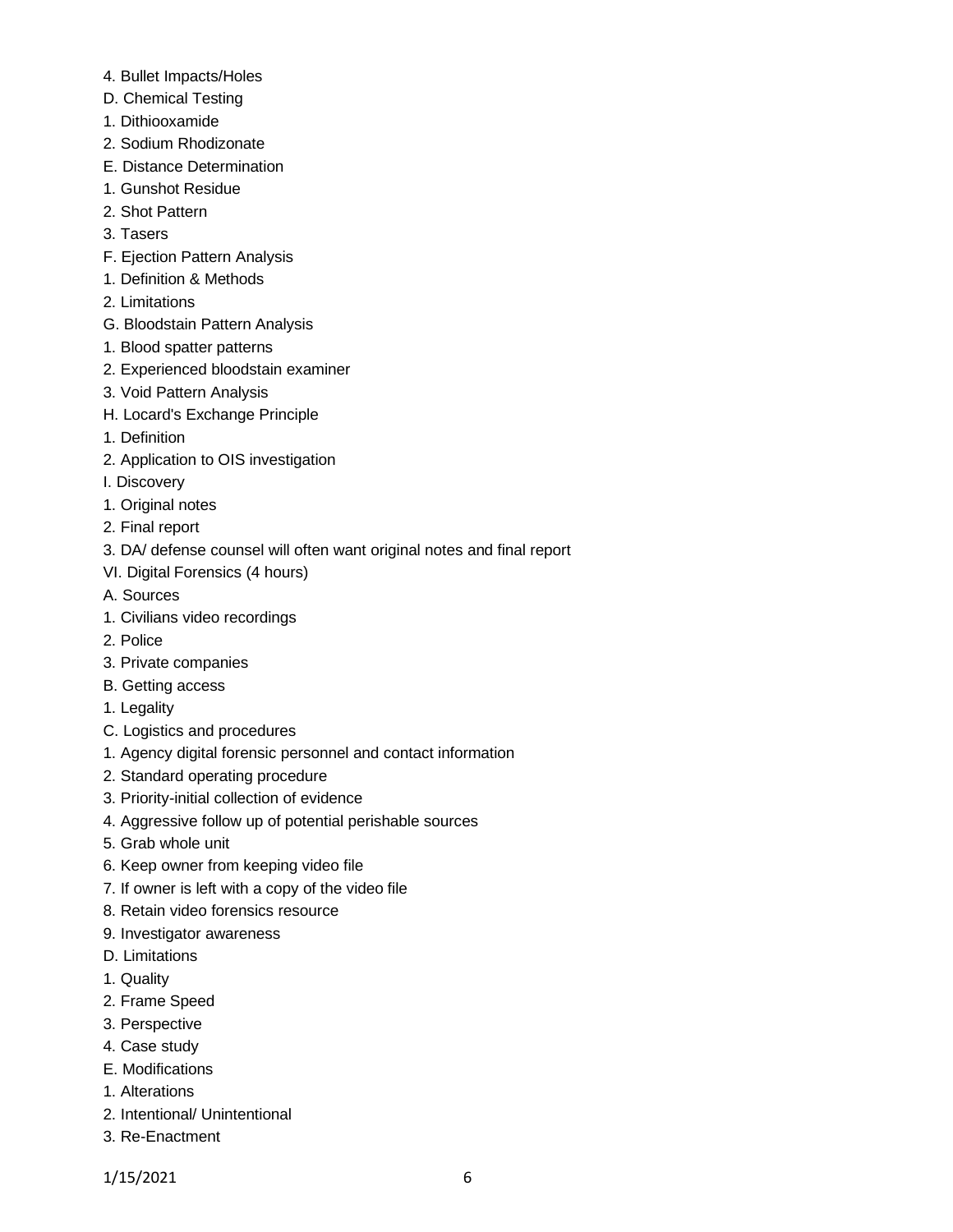- F. Enhancements
- 1. Avoid "compressed" files
- 2. Capabilities
- 3. Resources
- G. Examples of Advanced FVA Procedures
- 1. Reverse Projection
- 2. Comparative Analysis
- 3. Image Comparison
- 4. Headlight Spread Pattern Analysis
- VIII. Administrative Investigations (with scenario) (5 hours)
- A. Administrative Investigators
- 1. Bifurcated investigations
- 2. Protocols (vary by agency-possible suggestions)
- B. Compelled Statements
- 1. Historical Background
- 2. Garrity v New Jersey (1967) 385 US
- 3. Gardner v Broderick (1968) 392
- 4. Uniform Sanitation Men v New York (1968) 392 US 280
- 5. United States v Indorato (1st Cir 1980) 628 F 2d 711
- 6. Kastigar v United States (1972) 406 us 441
- 7. Murphy v Waterfront Comm's (1964) 378 US 52,79 n 18
- 8. United States V Koon (1994) 34 F 3d 1416
- 9. Police Officer Bill of Rights
- 10. Lybarger v City of Los Angeles (1985) 40 cal 3d 822
- C. Beyond Lybarger
- 1. People v Gwillim (1990) 223 Cal App 3d 1254
- 2. Aguilera, et al v Baca (9th Cir 2007) 510 F 3d 1161
- 3. Spielbauer v County of Santa Clara (2009) 45 Cal 4th 704
- 4. Procedure
- 5. People v. Singleton, (2010) 182Cal App 4th 1
- IX. District Attorney Roll-Out Procedures (3 hours)
- A. Rollout team background
- 1. Erosion of public confidence in law enforcement
- 2. JSID provides independent legal evaluation
- 3. Matters involving use of force
- 4. What a DA Rollout Team does NOT do
- B. DA responsibilities
- 1. Investigative and Prosecute Criminal Conduct
- 2. Statutory direction
- 3. Review
- 4. Detailed Factual & Legal Analysis
- 5. File and Prosecute Appropriate Cases
- 6. Recent historical data
- C. District Attorney's Office Protocol
- 1. Agreement defining type of incident and role to be played
- 2. DA levels of involvement
- 3. DA Rollout Team logistics
- 4. Roll Out Requirements- Officer Involved Shooting

1/15/2021 7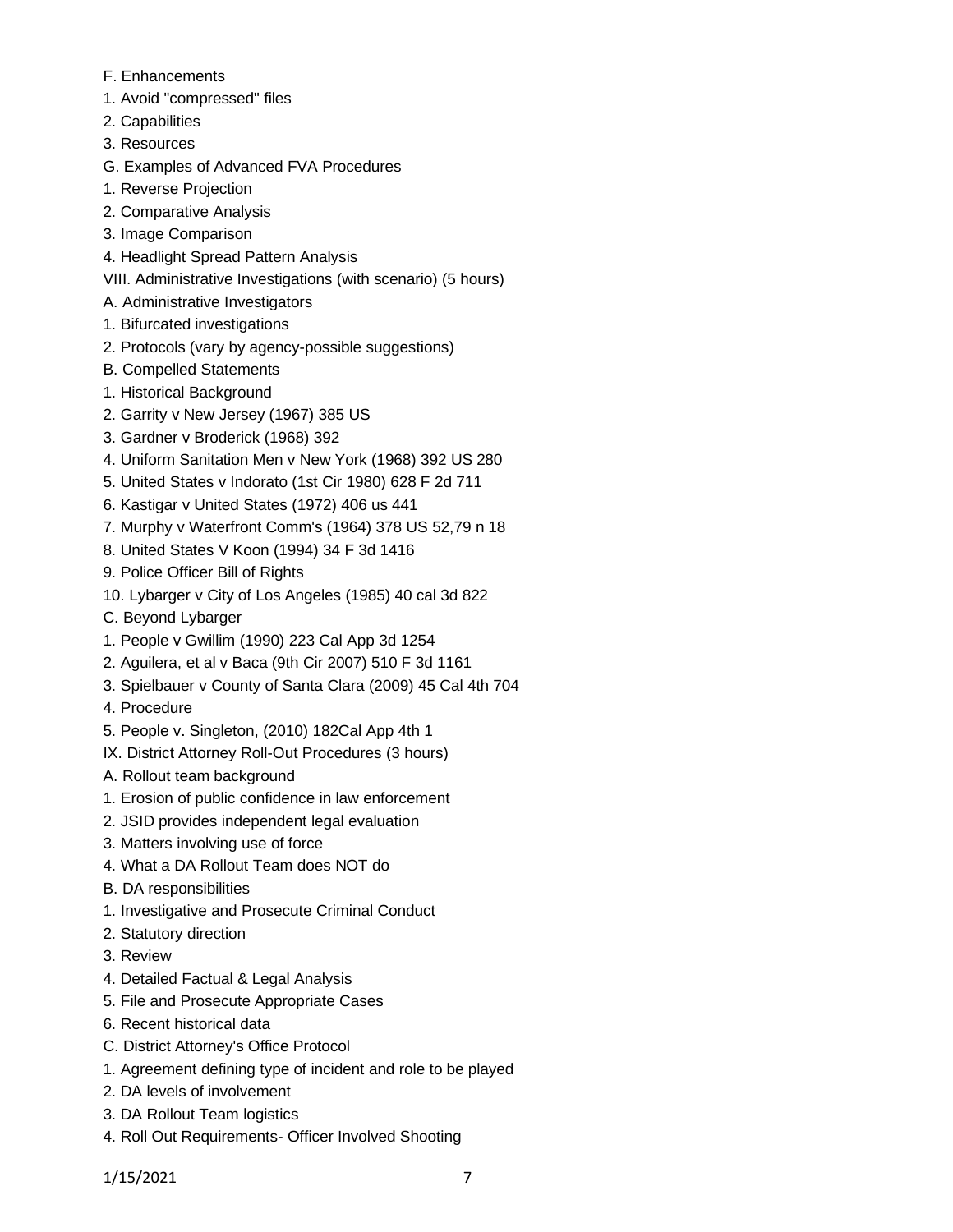- 5. Roll Out Requirements
- 6. Quick Response
- D. Investigator interaction with DART (District Attorney Roll Out Team)
- 1. Conducting the investigation
- 2. Independent Investigation
- 3. Off duty cases
- E. Strategies for successful collaborative investigative effort
- 1. Know the law that applies
- 2. Benefits of DA Roll-Out
- 3. At the Scene
- F. Conclusion
- 1. Key takeaways
- X. Excited Delirium and Tasers (3.5 hours)
- A. Death in Custody Reporting Act
- 1. States to report to the Attorney General
- 2. Study and report of information by the BJS (Bureau of Justice Statistics)
- B. Excited Delirium defined
- 1. State of extreme mental and physiological excitement
- 2. Delirium syndrome if it results in sudden death
- 3. Excited Delirium vs Agitated Chaotic Event "ACE"
- C. Causes of Excited Delirium
- 1. Metabolic
- 2. Pharmacologic
- 3. Infectious
- 4. Psychological
- D. Phases of Excited Delirium
- 1. Hyperthermia
- 2. Delirium with agitation
- 3. Respiratory arrest
- 4. Cardiac Arrest
- E. Who is at risk
- 1. Males
- 2. 31-45 years of age
- 3. Geographic locations
- 4. Death follows bizarre behavior
- F. Recognizing behaviors
- 1. Sudden Death: Pre-disposing Factors
- 2. Excited- Agitated Delirium
- G. Investigator protocol: Excited Delirium & Sudden, In-Custody Death
- 1. Pre-Incident Factors
- 2. Custody Incident Factors
- 3. Environmental Factors
- 4. TASER
- 5. Post- Incident Factors
- XIII. Case Studies (1 hour)
- A. Actual California Officer Involved Shooting and In Custody Death Cases
- B. Elements of regional case studies
- 1. Multiple officer shooting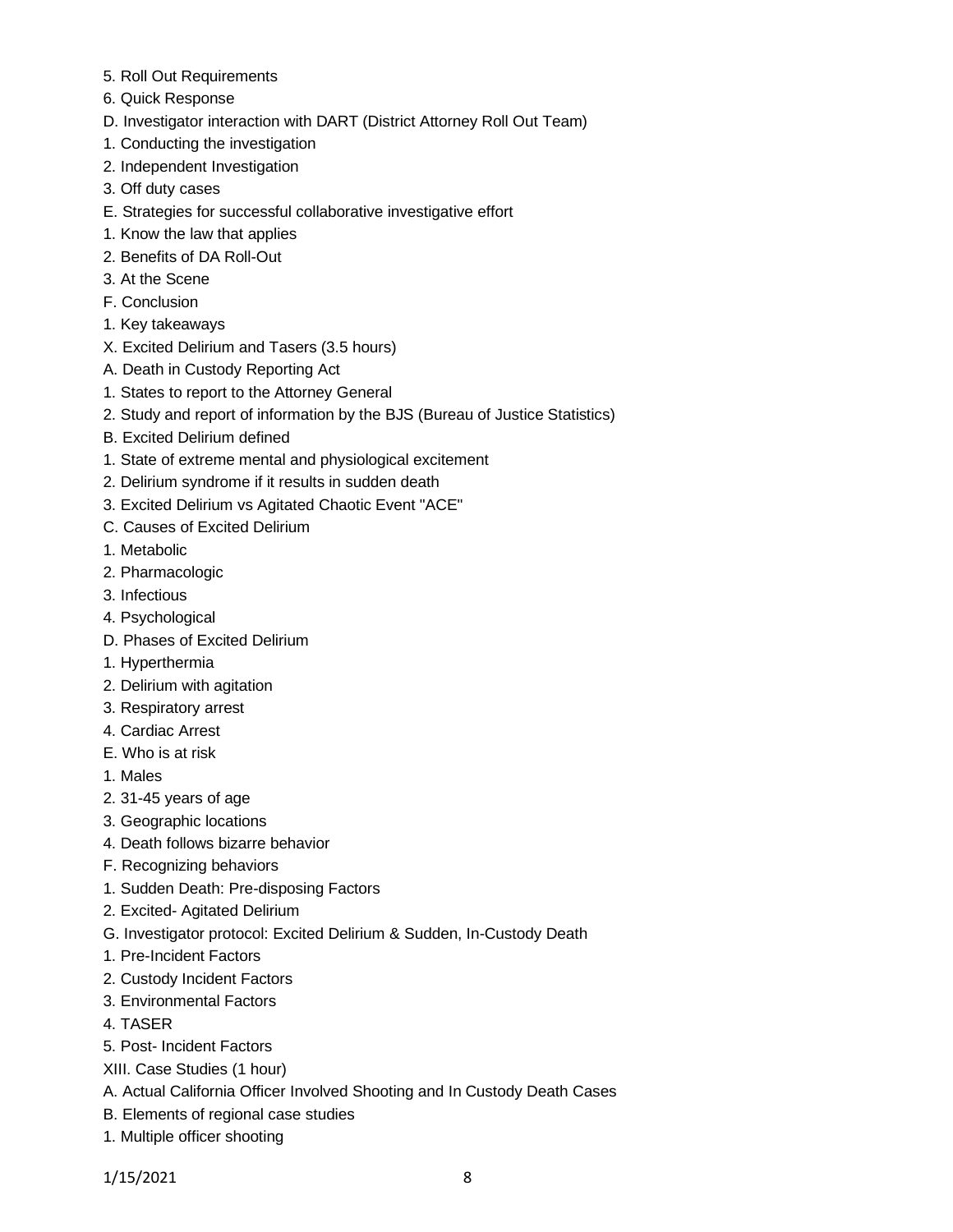- 2. Multiple officers injured
- 3. Officers dead
- 4. Multiple suspects
- 5. Multiple agency coordination
- 6. High-profile cases
- 7. Cutting edge investigative technology
- 8. Officer use of lethal force other than firearm
- 9. Suicide by cop
- XIV. Scenario Factual Presentations (3 hours)
- A. Questions common to investigator presentations
- B. Questions by over aggressive stakeholders
- C. Strategies for investigators
- 1. Similar court testimony
- 2. Remain objective
- 3. Reserve opinions
- 4. Prepare a comprehensive presentation

## **METHODS OF INSTRUCTION:**

Skills Demonstration, Lecture, Scenario Training

## **OUT OF CLASS ASSIGNMENTS:**

Required Outside Hours: 18 Assignment Description: Read and review instructor handouts Prepare a factual scenario presentation

# **METHODS OF EVALUATION:**

Writing assignments Percent of total grade: 25.00 % Prepare a factual scenario presentation to be evaluated and graded by instructor. Skill demonstrations Percent of total grade: 50.00 % Class scenarios and field training work to be evaluated and graded by POST instructor. Objective examinations Percent of total grade: 25.00 % Written examination to be graded by POST instructor.

### **REPRESENTATIVE TEXTBOOKS:**

Verified by: Doug Achterman. Instructor Handouts and Lab Manual . 2020. Reading Level of Text, Grade: 12 Recommended Other Texts and Materials Department Policy